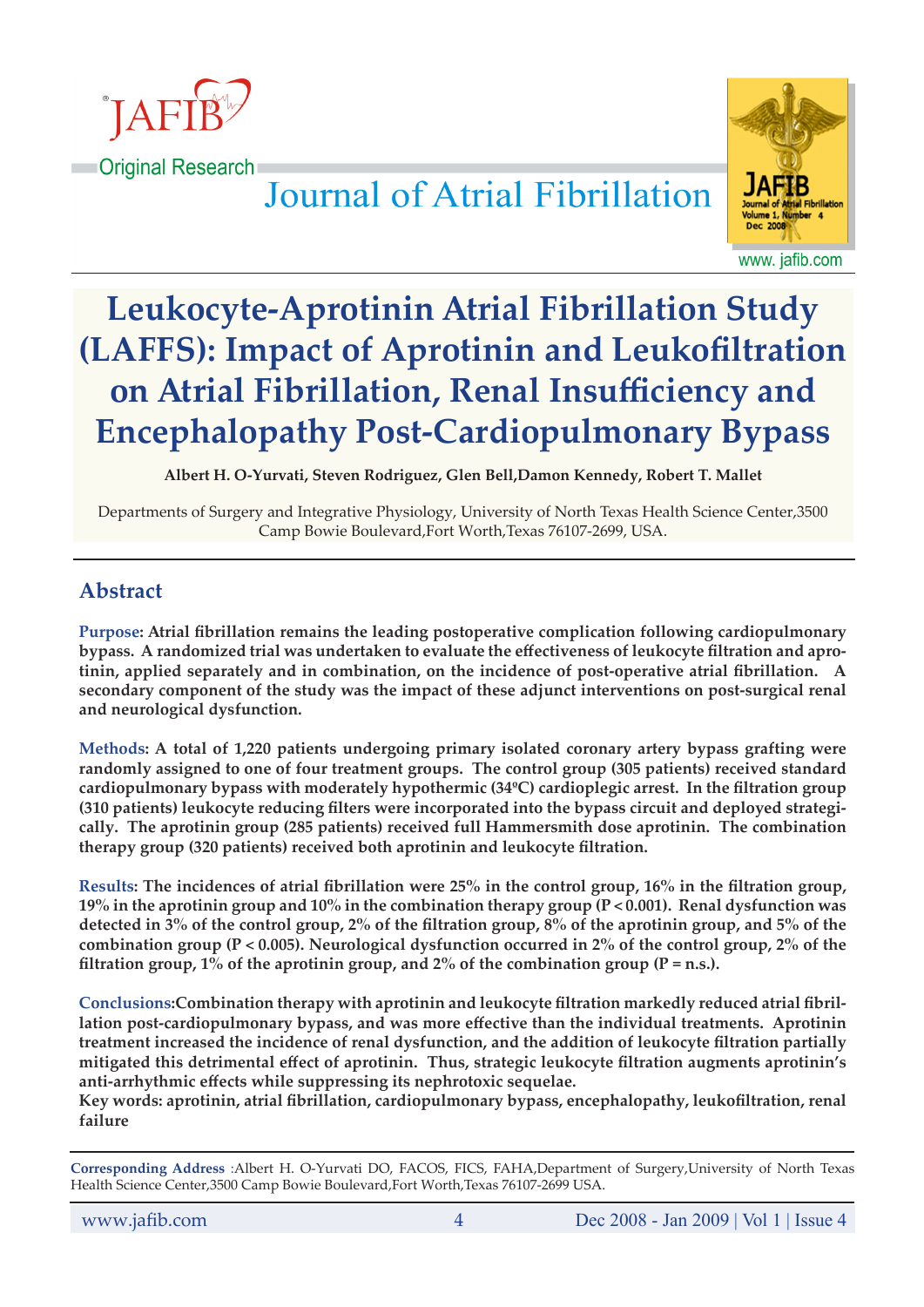# **Introduction**

Atrial fibrillation ranks among the most frequent and potentially deleterious complications associated with cardiopulmonary bypass. This arrhythmia has been reported in up to 50% of cases, and its incidence remains high despite advances in surgical and anesthetic techniques.<sup>12</sup> The arrhythmia occurs approximately 48-72 hours after surgery and can be manifested by persistent tachycardia, hypotension, and in many cases cardiac failure and cerebrovascular events.3 Different strategies have been advocated to prevent atrial fibrillation. Pharmacological agents such as anti-arrhythmics have been used in some studies with variable results.4 Another approach is the use of leukocyte filters,<sup>5</sup> as there seems to be a connection between atrial fibrillation and inflammation.<sup>6,7</sup> Indeed, systemic inflammation can elicit atrial fibrillation by activating the complement system and stimulating release of activated cytokines.<sup>8,9</sup>

To minimize the incidence of atrial fibrillation, we advocate therapy combining a pharmacological strategy, in which the serine protease inhibitor aprotinin is included in the cardioplegia, with a mechanical approach involving the placement at multiple positions within the bypass circuit of filters to selectively remove activated leukocytes.<sup>10,11</sup> In a recent, randomized trial, this type of combination therapy produced a marked, 67% decrease in atrial fibrillation.<sup>12</sup>

In addition to atrial fibrillation, renal and neurological dysfunction rank among the leading comorbidities of cardiopulmonary bypass surgery. Cardiopulmonary bypass causes numerous complex and interactive deleterious effects to the kidney, including inflammatory injury to the organ inflicted by activated neutrophils.<sup>13</sup> Cardiopulmonary bypass also may induce neurological encephalopathy;<sup>14</sup> however, the precise mechanisms of encephalopathy are poorly understood,15 and its reported incidence is variable, criteria-dependent and subject to clinical judgement.<sup>16</sup>

This study was undertaken to evaluate pharmacological (aprotinin) and mechanical (leukocyte filtration) anti-inflammatory measures, applied singly or in combination during cardiopulmonary bypass, as strategies to minimize the occurrence of atrial fibrillation, renal dysfunction and neurological impairment following coronary artery bypass grafting (CABG) on cardiopulmonary bypass.

# **Methods**

This study was approved by the Institutional Review Board at the University of North Texas Health Science Center, and included two of the major teaching hospitals associated with the Science The study was constructed as a randomized comparative trial and was designated the Leukocyte-Aprotinin Atrial Fibrillation Study (LAAFS). Only patients undergoing primary CABG were included; all patients undergoing re-do or adjunct procedures, including valve repair/replacement, were excluded. Echocardiograms were performed on all patients to measure pre-operative ejection fraction.

#### **Surgical Preparation and Cardiopulmonary bypass Procedure**

All patients were intravenously pre-medicated with 0.7 mg/kg of ranitidine, 2-4 mg/kg of glycopyrrolate, 0.7 mg/kg of diphenhydramine, and 20-40 mg/kg of midazolam. Monitoring catheters were placed in all patients including a radial arterial catheter, a central venous jugular introducer with a continuous cardiac output pulmonary artery catheter (Abbott Laboratories, Abbott Park, IL), and one or two large bore peripheral intravenous cannulae. General anesthesia was induced by 1-2 mg/kg of propofol, 0.7-2.0 mg/kg of sufentanil, and 0.1 mg/kg of vercuronium. After endotracheal intubation, anesthesia was maintained with sevoflurane on supplemental O2. Additional narcotic and relaxants were administered to maintain sedation throughout the surgery.

Patients were systemically heparinized to effect an ACT of > 700 s and were given protamine sulfate to restore clotting after separation from bypass. All patients had direct ascending aorta and right atrial cannulation and were maintained on moderately hypothermic (34 C) cardiopulmonary bypass. Cold blood-crystalloid potassium based cardioplegia (4 vol. blood:1 vol. crystalloid solution) was administered to produce cardiac arrest. Initial induction of cardiac arrest was accomplished by administering 500 ml cardioplegia antegrade via the aortic root, followed by retrograde infusion of an additional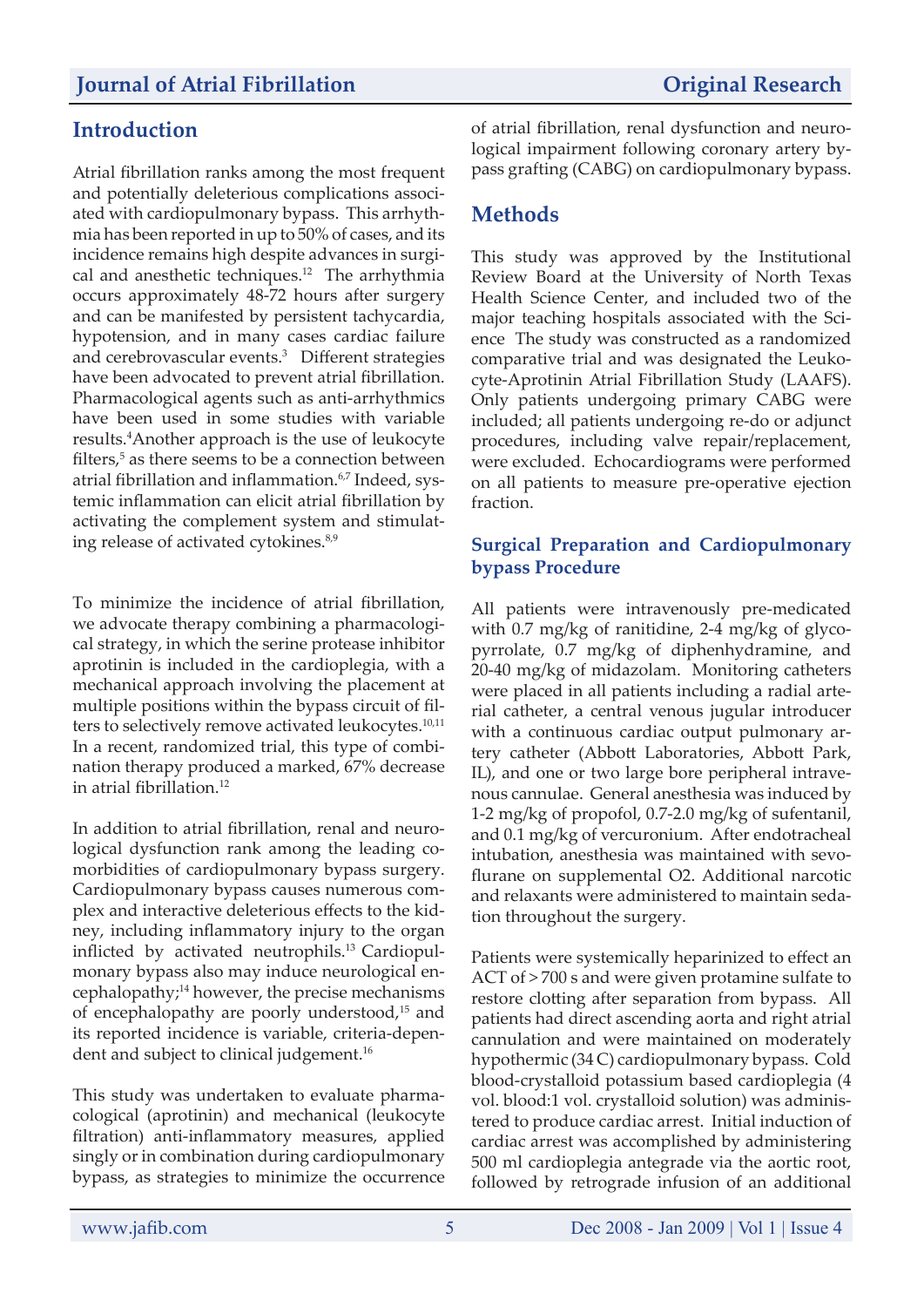# *Journal of Atrial Fibrillation Original Research*

500 ml via the coronary sinus at a pressure of 45 mmHg. Supplemental cardioplegia was administered through the vein grafts at a pressure of 14 mmHg, for 2 min per infusion, after completion of each distal anastomosis.

#### **Treatment groups**

From January 2004 - March 2006, a total of 1,220 patients undergoing isolated coronary artery revascularization were enrolled and assigned by a sealed envelope approach to one of the four treatment groups described below. There were no statistically significant differences between the groups regarding demographics, co-morbid conditions, pre-operative laboratory data,durations of cardiopulmonary bypass and cross clamp, or number of grafts completed (Table 1).

#### Control Group

(n = 305): Standard cardiopulmonary bypass was instituted as described above and cold potassium based cardioplegia was utilized for arrest.

#### Leukocyte Filtration Group

(n = 310): These patients received standard cardioplegia as in the control group; in addition, leukocyte depleting filters were incorporated into the bypass circuit, including a Pall LGB and a BC1B filter (Pall Biomedical Products, East Hills, NY, USA). The circuit prime and configuration are described in a previous report.<sup>11</sup> These patients were strategically leukodepleted by use of filtration instituted 30 min before crossclamp release, and all arterial, cardioplegia and cell saver blood was leukocyte filtered.

#### Aprotinin Group

(n = 285): This group received standard cardiopulmonary bypass with cold potassium based cardioplegia, and a standard extracorporeal circuit was employed. In addition, full Hammersmith, regimen A dosing of aprotinin (Bayer Pharmaceuticals,West Haven, CT, USA) was utilized.<sup>12</sup> After a test dose the pump was primed with 200 ml of aprotininfortified priming solution, then aprotinin solution was infused at 50 ml/h.

#### Combination Group

(n = 320): This group received the combination of aprotinin and total leukocyte filtration.

#### Evaluation of Brain, renal and Electrocardiographic Function

All subjects had pre-operative echocardiography

|                           | <b>CONTROL</b> | LEUKO-FIL-<br><b>TER</b> | <b>APROTININ</b> | <b>COMBINATION</b> |    |
|---------------------------|----------------|--------------------------|------------------|--------------------|----|
| N                         | 305            | 285                      | 310              | 320                | ns |
| Mean age (years)          | 64             | 62                       | 64               | 66                 | ns |
| Males                     | 82             | 80                       | 76               | 85                 | ns |
| Females                   | 18             | 20                       | 24               | 15                 | ns |
| Mean Wt. (kg)             | 83             | 83                       | 81               | 84                 | ns |
| <b>Diabetes</b>           | 31             | 35                       | 32               | 38                 | ns |
| <b>COPD</b>               | 60             | 58                       | 61               | 61                 | ns |
| Pre-op                    | 1.15           | 1.16                     | 1.20             | 1.18               | ns |
| Cr.(md/dl) LVEF<br>$(\%)$ | 40%            | 37                       | 39               | 42                 | ns |
| (Mean CPB min)            | 100            | 110                      | 104              | 106                | ns |
| Mean X Clamp<br>(min)     | 56             | 59                       | 57               | 59                 | ns |
| Mean #grafts              | 2.9            | 3.0                      | 3.0              | 3.0                | ns |

**Table 1 Patient Demographics** 

ns: No statistically significant differences were detected between the treatment groups.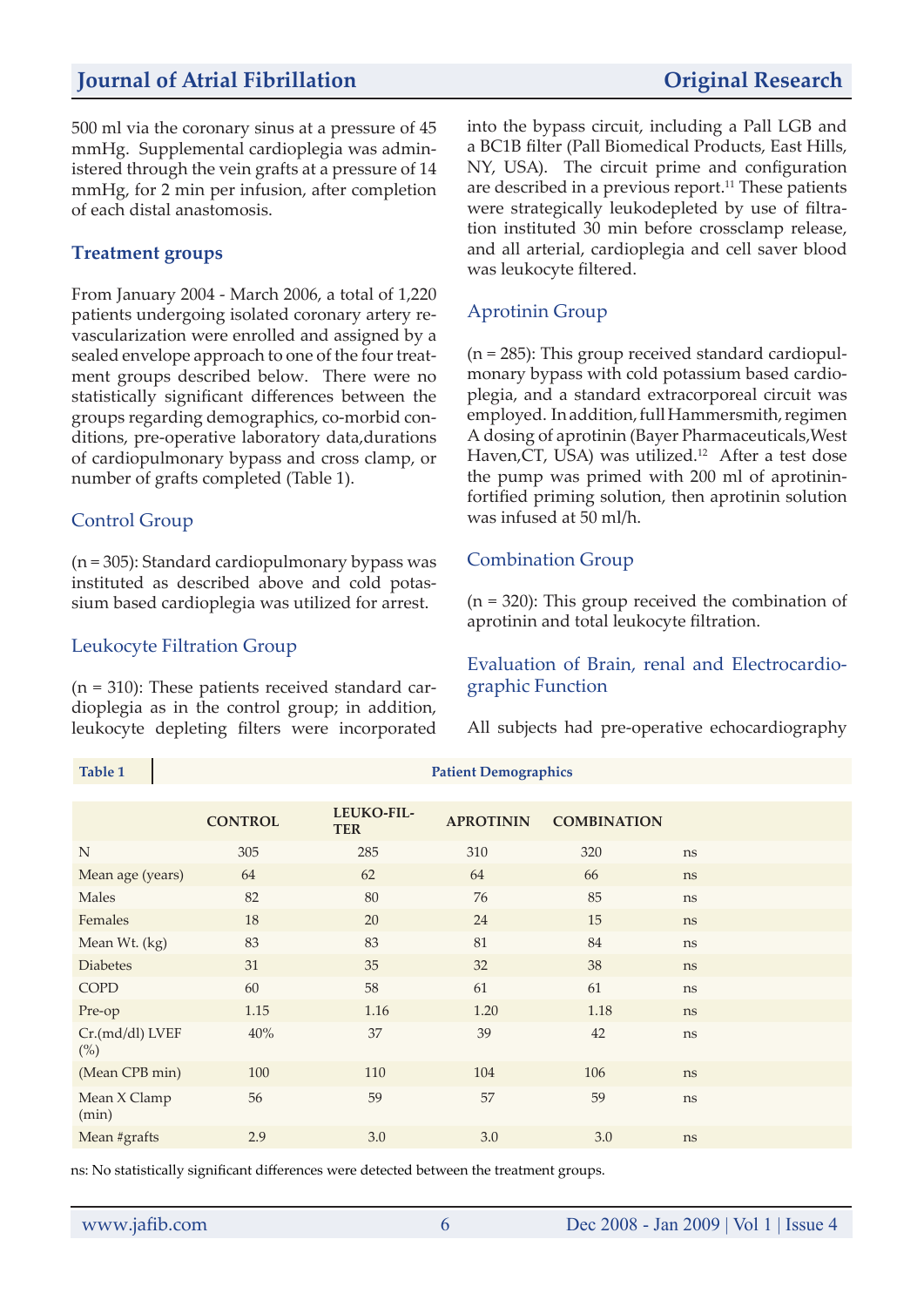### **Journal of Atrial Fibrillation** *Original Research*

and carotid duplex scanning. Patients exhibiting post-operative encephalopathy,defined as postoperative confusion, agitation or delirium within 24 h after bypass, $17$  or frank stroke were evaluated by a neurologist and underwent cerebral CT scanning. Post-operative renal function was categorized by peak post-surgical serum creatinine concentration according to National Kidney Foundation guidelines [normal: creatinine < 1.6 mg/dl; renal dysfunction: creatinine 1.6-2.5 mg/ dl; acute renal failure: creatinine > 2.5 mg/dl].[18] All patients exhibiting renal dysfunction or frank renal failure were evaluated by a nephrologist, who determined the need for hemodialysis. All patients had continuous ECG monitoring throughout the hospital stay. Arrhythmias were detected by Hewlett-Packard 78220 arrhythmia monitoring system (Hewlett-Packard, Palo Alto CA, USA) and validated by the cardiology service.>

#### Statistical Analysis

Values for continuous variables, e.g. ejection frac-

tion or serum creatinine, are expressed as mean ± standard deviation. Between-group comparisons of these variables were accomplished by single-factor analyses of variance (ANOVA), with treatment as the factor. None of these ANOVAs revealed statistically significant differences, so post-hoc tests to identify specific differences were not employed. Incidences of discrete events among the treatment groups were compared by chi-square tests.19 Yates correction for continuity was applied to chi-square comparisons of two groups.<sup>19</sup> P values  $\leq 0.05$  were taken to indicate statistically significant treatment effects.

### **Results**

Table 1 summarizes the demographic characteristics of the four treatment groups. Age, gender, and body mass were typical for patients requiring CABG. Occurrences of comorbidities, including diabetes mellitus and hypertension, were also as expected. There were no statistically significant



**Figure 1:** Impact of aprotinin and leukocyte filtration, applied separately and in combination, on incidence of atrial fibrillation after cardiopulmonary bypass surgery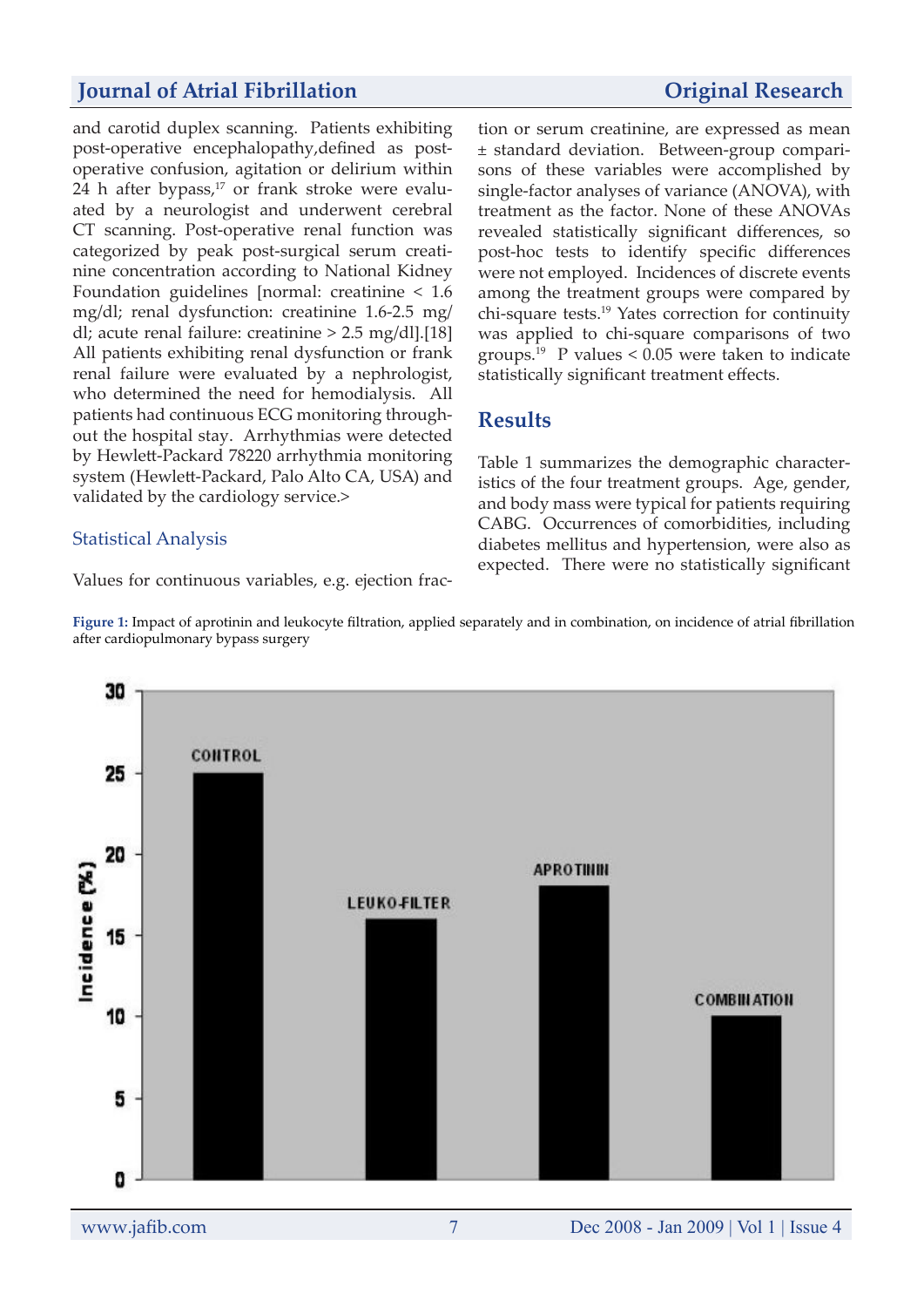## *Journal of Atrial Fibrillation* **<b>***Original Research*

**Figure 2:** Incidence of post-surgical renal insufficiency (panel A) and acute renal failure requiring hemodialysis (panel B)



differences among the treatment groups for any of these characteristics. Moreover, operative cardiopulmonary bypass and cross clamp times, and number of grafts did not differ among the groups.

Atrial fibrillation (Figure 1) occurred in 76 (25%) of the 305 control patients, 49 (16%) of the 310 leukocyte filtered patients, 55 (19%) of the 285 aprotinin patients and 32 (10%) of the 320 combined treatment patients ( $P < 0.001$ ). Leukofiltration ( $P$ < 0.01) and the leukofiltration:aprotinin combination (P < 0.001) lowered incidence of atrial fibrillation vs. control. The combination treatment also

decreased atrial fibrillation incidence vs. aprotinin  $(P < 0.005)$  and leukofiltration  $(P < 0.05)$  alone.

line-height:200%'>The combination group and, especially, the aprotinin group had higher incidences of renal insufficiency (Figure 2A) and renal failure requiring hemodialysis (Figure 2B). Renal insufficiency occurred in 9 (3%) of control patients, 6 (2%) of leukocyte filtration patients, 22 (8%) of the aprotinin group, and 16 (5%) of the combination group ( $P < 0.005$ ). Acute renal failure requiring hemodialysis (Figure 2B) was observed in 1 control patient, 3 leukocyte filtered patients,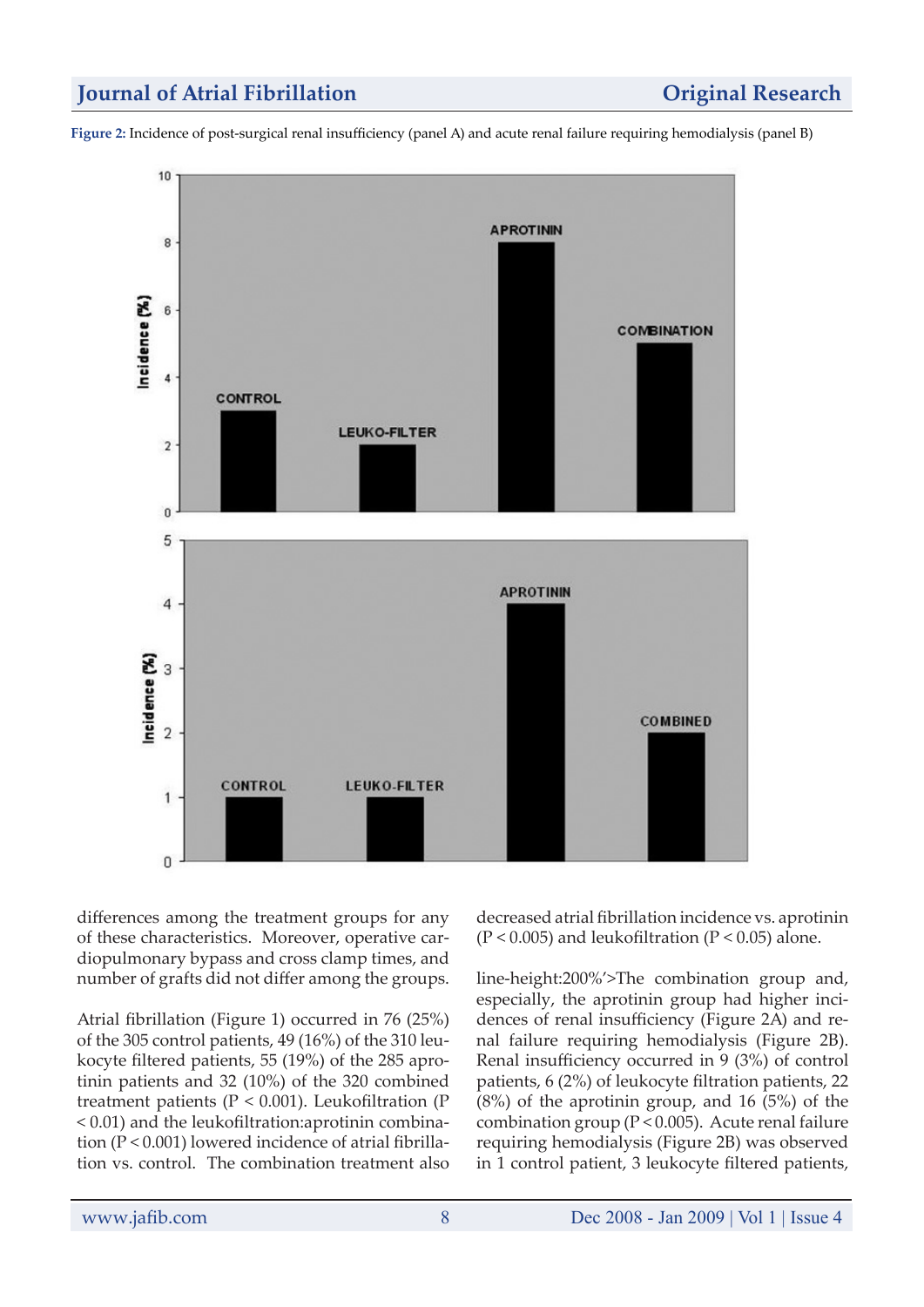#### *Journal of Atrial Fibrillation* **<b>***Original Research*

11 aprotinin patients and 6 combined therapy patients (P < 0.01). Aprotinin increased incidences of renal insufficiency (P < 0.02) and acute renal failure  $(P < 0.01)$  vs. the respective control rates. These detrimental effects of aprotinin were partially, albeit not significantly ( $P \sim 0.10$ ) mitigated by additional leukocyte filtration.

Encephalopathy (Figure 3) was documented in 6 (2%) of the control patients, 6 (2%) of the leukocyte filtered patients, 3 (1%) of the aprotinin patients and 6 (2%) of the combined therapy patients ( $P =$ n.s.). Acute cerebral vascular events evidenced by focal neurological signs and CT findings were not detected in the leukocyte filtered and aprotinin groups. Three (1%) of the control patients and one (0.3%) combined treatment patient had neurologically significant findings.

## **Discussion**

Atrial fibrillation remains a very common complication post cardiopulmonary bypass with a reported incidence of 25-60%.1,20 Peak incidence of the arrhythmia occurs between 48-72 post bypass.<sup>21</sup>

In a retrospective review of off-pump CABG patients, Edgerton et al.<sup>22</sup> reported an atrial fibrillation incidence between 10.6 and 18.5%, with the lower atrial fibrillation rate occurring in patients who were extubated immediately in the operating room.

Previously we reported incidence of atrial fibrillation in patients undergoing isolated elective CABG.11 We also observed a tendency of atrial fibrillation to occur within 48-72 hours after surgery. This non-blinded, randomized study enrolled 120 patients (55 control, 65 treatment), with the treatment arm receiving strategic total leukocyte filtration and full Hammersmith dose of aprotinin. The atrial fibrillation rate was lowered from 27% in the control group to 7.6% in the aprotinin group, a reduction of  $72\%$ .<sup>11</sup> A follow-up study compared rates of atrial fibrillation in onpump vs. off-pump procedures.<sup>12</sup> In that study the incidence of atrial fibrillation in the on-pump leukocyte filtered-aprotinin group was 7.8% compared to 23.3% in the non-treatment group. In the off-pump cohort of 90 patients, atrial fibrillation rate was 17.8%.12



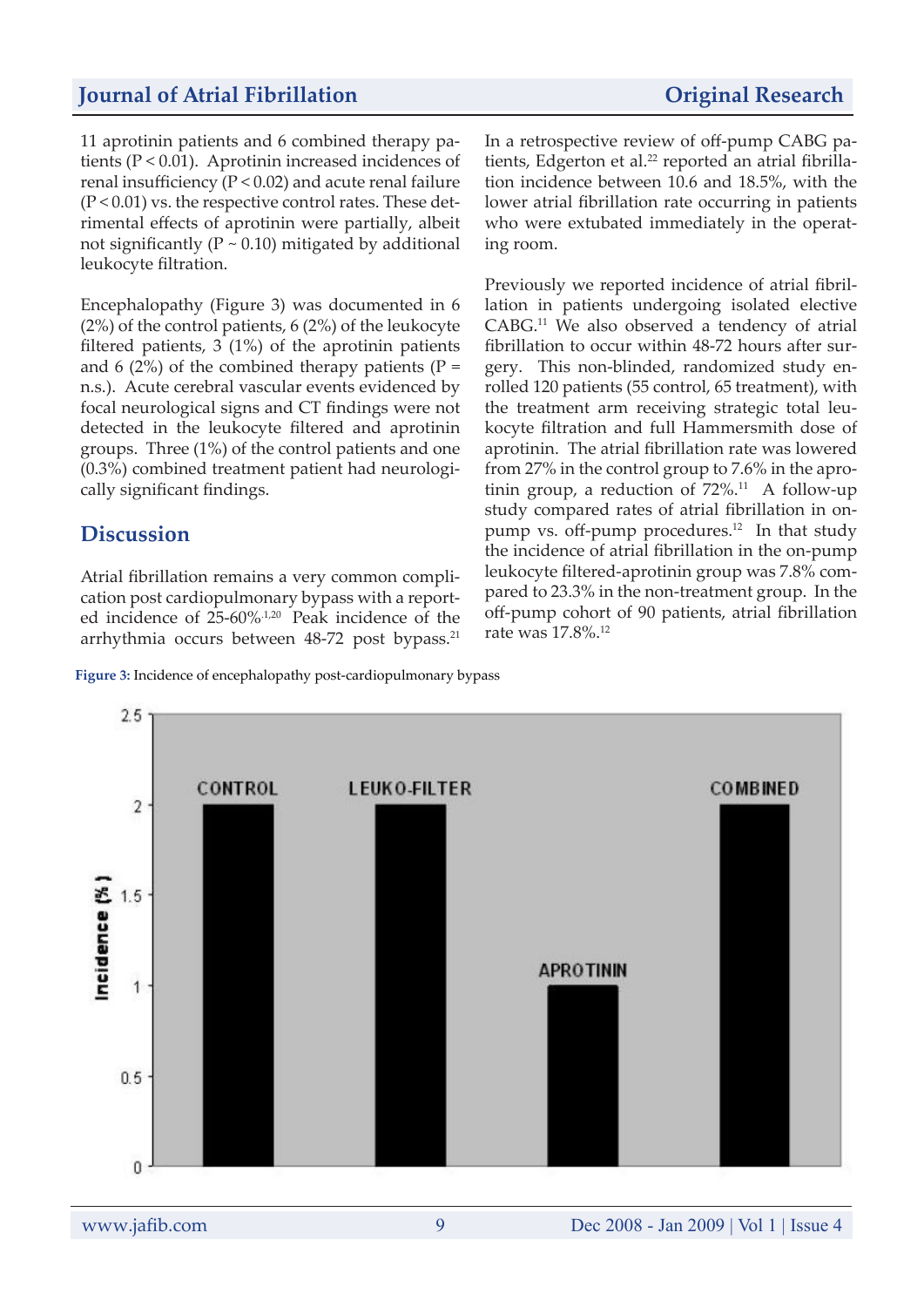The current LAFFS trial also demonstrated a reduction in atrial fibrillation by the combination of aprotinin and leukocyte filtration. Atrial fibrillation occurred in 10% of the combination treatment group, as compared to 25% in the control group. The combined application of aprotinin and leukocyte filtration appears to produce a synergistic anti-inflammatory effect in the clinical setting, by impacting both complimentary and distinct pathways of the inflammatory cascade.23 Indeed, Lamm et al 24 reported a strong correlation between elevated post-operative white blood cell counts and atrial fibrillation. In their study of 253 patients, consisting of both primary CABG and valve cases, the atrial fibrillation rate was  $39.1\%$ .<sup>24</sup> Collectively, these results are concordant with the concept that reduction in activated neutrophils either by mechanical (filtration) or pharmacologic (aprotinin) means, could directly impact the development of atrial fibrillation post cardiopulmonary bypass.

In the present study, the aprotinin group experienced increased incidence of renal insufficiency and acute renal failure requiring hemodialysis. Interestingly, the leukocyte-filtered group was observed to have a slightly reduced incidence (2%) of renal insufficiency and acute renal failure vs. respective control values, although these trends did not reach statistical significance. Mangano et al.<sup>25</sup> utilizing a propensity-adjusted, multivariate logistic regression analysis of an observational study of 4,474 patients, found a 5.5% vs. 1.8% (P < 0.001) incidence of renal dysfunction in aprotinin-treated vs. untreated patients, an apparent tripling of the risk of renal failure requiring dialysis.20 In contrast, the Bayer pharmaceutical aprotinin package insert from a pooled data base of 2,003 aprotinin and 1,084 control patients reported a 1% incidence of acute renal failure in the aprotinin treatment arm and  $0.6\%$  in the placebo arm.<sup>26</sup> A meta-analysis by Sedrakyan et al.<sup>27</sup> showed that the risk ratio of developing renal failure from aprotinin was 1.01 (95% CI 0.55-1.83) vs. placebo. Sedrakyan et al.'s analysis examined studies drawn from MEDLINE, EMBASE and PHARMLINE from 1988-2001, and included data from 35 CABG trials.<sup>27</sup>

Cardiopulmonary bypass has also been associated with a spectrum of neurological impairments $14,15$ from transient encephalopathy to frank stroke  $(CVA).^{28}$  In a retrospective analysis of 1,524 patients undergoing CABG, Frumento et al.<sup>29</sup> reported a reduced incidence of cerebral events in aprotinin-treated patients. The study consisted of control, half-dose and full dose aprotinin groups. The overall incidence of CVA was 16% in the control versus 0% in the full dose aprotinin group; interestingly, the half-dose cohort had a CVA incidence of 22%.<sup>29</sup> There were no acute strokes in either the filtration or aprotinin group, and the incidence of encephalopathy did not differ significantly among the groups.

## **Limitations**

A limitation to the LAFFS study may be a bias in patient selection as only isolated primary CABG subjects were enrolled, as well as a lack of risk-stratification. Nevertheless, the reduction in atrial fibrillation with leukocyte filtration and or aprotinin is striking. In comparison Gunaydin et al. also found a reduction in post-operative atrial fibrillation in patients who had leukocyte filtration.30 In their study patients were assigned to three distinct groups based on Euroscore risk stratification: low risk Euroscore 0-2, medium risk Euroscore 3-5, high risk Euroscore 6+. These groups were further subdivided to conventional, non-filtered extracorporeal circuit (control), phosphorylcholine inert surface coated circuit, or leukocyte filtered. Leukocyte filtration lowered incidence of atrial fibrillation in the medium and high Euroscore groups. The non-coated, nonfilter group medium to high risk Euroscore had a 13% incidence of atrial fibrillation versus the leukodepleted medium to high risk Euroscore group, which had a 3% incidence of atrial fibrillation  $(p<0.05)$ .<sup>30</sup>

A second limitation of this trial is that other preexisting factors that could possibly affect the incidence of post-operative atrial fibrillation, including hypertension, valve disease, hyperlipidemia, pre-operative atrial fibrillation, medications or nutraceuticals, were not recorded. However, the size and randomized design of the trial make it likely that these factors were evenly distributed among the four groups and therefore were not independent contributors to the different outcomes. In addition, post-operative factors, in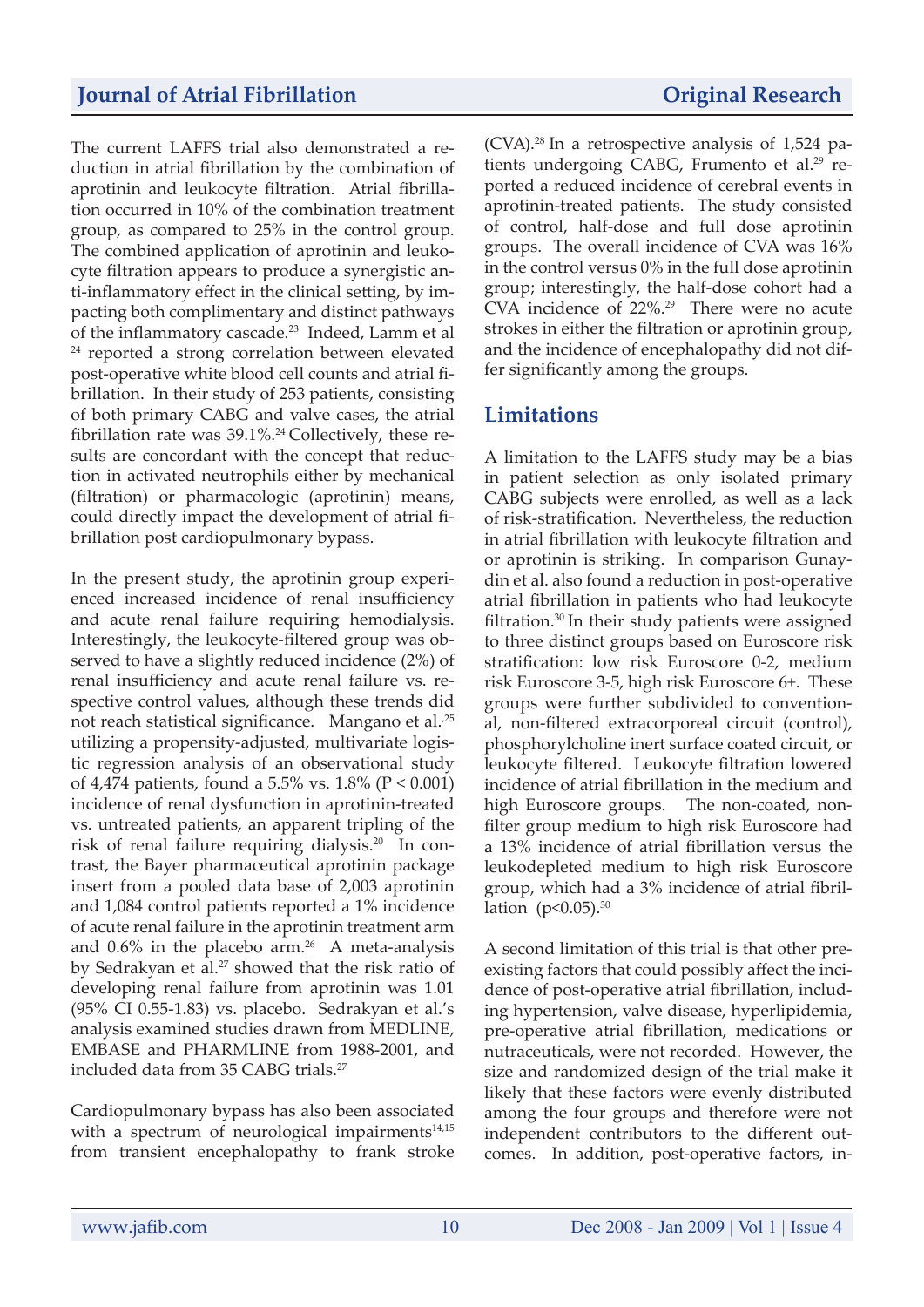cluding post-pericardiotomy syndrome and the use of anti-inflammatory agents, were not documented.

## **Summary**

Leukocyte filtration and aprotinin were both effective in reducing the incidence of atrial fibrillation after cardiopulmonary bypass surgery for coronary revascularization. The synergistic combination of both treatment modalities was the most effective. However, aprotinin treatment was associated with increased post-surgical incidence of renal insufficiency and acute renal failure. The addition of leukocyte filtration lessened the incidence of renal dysfunction in aprotinin-treated patients. There are two important components to leukocyte filtration: leukocyte filters must be deployed strategically (30 minutes prior to cross-clamp release), and total leukocyte filtration must also be employed. Further research is necessary to define the mechanisms and pathophysiology involved in the generation of atrial fibrillation post-cardiopulmonary bypass, and to develop newer molecular strategies to address this major complication of cardiopulmonary bypass surgery. With the recent withdrawal of aprotinin from the U.S. market, implementation and refinement of strategic leukocyte filtration, including the use of novel absorptive materials and carbon-based nanotechnology, seem warranted.

# **Acknowledgements**

Funding for this work was provided by research grant no. 02-18-522 from the Osteopathic Heritage Foundation.

## **References**

1.Kleine P, Dzemali O, Moritz A. Internal cardioversion for treatment of postoperative atrial fibrillation. Surg Technol Int 2003; 11:197-201

2.Rodrigo R, Cereceda M, Castillo R, Asenjo R, Zamorano J, Araya J, Castillo-Koch R, Espinoza J, Larrain E.Prevention of atrial fibrillation following cardiac surgery: basis for a novel therapeutic strategy based on non-hypoxic myocardial preconditioning. Pharmacol Therapeut 2008; 118:104-127.PubMed

3.Ommen SR,Odell JA, Stanton MS.Atrial arrhythmias after cardiothoracic surgery. N Engl J Med 1997; 336:1429-1434.CrossRef PubMed

4.Bradley D, Creswell LL, Hogue CW Jr., Epstein AE, Prystowsky EN, Daoud EG. Pharmacologic prophylaxis: American College of Chest Physicians guidelines for the prevention and management of postoperative atrial fibrillation after cardiac surgery. Chest 2005; 128 (suppl):39S-47S.CrossRef PubMed

5.Sutton SW, Patel AN, Chase VA, Schmidt LA, Hunley EK, Yancey LW, Hebeler RF, Cheung EH, Henry AC 3rd, Meyers TP, Wood RE. Clinical benefits of continuous leukocyte filtration during cardiopulmonary bypass in patients undergoing valvular repair or replacement. Perfusion 2005; 20:21-29.Cross-Ref PubMed

6.ML, Mathew JP, Rinder HM, Zelterman D, Smith BR, Rinder CS; Multicenter Study of Perioperative Ischemia (McSPI) Research Group. Atrial fibrillation after cardiac surgery/cardiopulmonary bypass is associated with monocyte activation. Anesth Analg 2005; 101:17-23.PubMed

7.Canbaz S, Erbas H, Huseyin S, Duran E. The role of inflammation in atrial fibrillation following open heart surgery. J Int Med Res 2008; 36:1070-1076

8.Bruins P, te Velthuis H, Yazdanbakhsh AP, Jansen PG, van Hardevelt FW, de Beaumont EM, Wildevuur CR, Eijsman L, Trouwborst A, Hack CE. Activation of the complement system during and after cardiopulmonary bypass surgery: postsurgery activation involves C-reactive protein and is associated with postoperative arrhythmia. Circulation 1997; 96:3542-3548

9.Chung MK, Martin DO, Sprecher D, Wazni O, Kanderian A, Carnes CA, Bauer JA, Tchou PJ, Niebauer MJ, Natale A, Van Wagoner DR. C-reactive protein elevation in patients with atrial arrhythmias: inflammatory mechanisms and persistence of atrial fibrillation. Circulation 2001; 104:2886-2891.CrossRef PubMed

10.Matheis G, Simon A, Scholz M. Strategic leukocyte filtration: clinical and experimental experience. In: Matheis G, Moritz A, Scholz M (eds): Leukocyte depletion in cardiac surgery and cardiology. Karger, 2002, pp. 101-108

11.Olivencia-Yurvati AH, Wallace WE, Wallace N, Dimitrijevich D, Knust J, Haas L, Raven PB. Intraoperative treatment strategy to reduce the incidence of postcardiopulmonary bypass atrial fibrillation. Perfusion 2002; 17:35-39.CrossRef PubMed

12.Olivencia-Yurvati AH, Wallace N, Ford S, Mallet RT. Leukocyte filtration and aprotinin: synergistic anti-inflammatory protection. Perfusion 2004; 19:S13-S19.PubMed

13.Utley J. Renal effects of cardiopulmonary bypass. In: Utley JR (ed.) Pathophysiology and techniques of cardiopulmonary bypass. Baltimore: Williams and Wilkins, 1982, pp. 40-54

14.Selnes OA, McKhann GM, Borowicz LM Jr., Grega MA. Cognitive and neurobehavioral dysfunction after cardiac bypass procedures. Neurol Clin 2006; 24:133-145.CrossRef PubMed

15.Selnes OA, McKhann GM. Neurocognitive complications after coronary artery bypass surgery. Ann Neurol 2005; 57:615- 621.CrossRef PubMed

16.Furlan AJ, Breuer AC. Central nervous system complications of open heart surgery. Stroke 1984; 15:912-915

17.McKhann GM, Grega MA, Borowicz LM Jr., Bechamps M, Selnes OA, Baumgartner WA, Royall RM. Encephalopathy and stroke after coronary artery bypass grafting: incidence, consequences, and prediction. Arch Neurol 2002; 59:1422-1428.Cross-Ref PubMed

18.Chirumamilla AP, Wilson MF, Wilding GE, Chandrasekhar R, Ashraf H. Outcome of renal insufficiency patients undergoing coronary artery bypass graft surgery. Cardiology 2008; 111:23-29.CrossRef PubMed

19.Zar JH. Biostatistical Analysis (3[rd] Ed.).River, NJ: Prentice Hall, 1996

20.Olshansky B. Management of atrial fibrillation after coronary artery bypass graft. Am J Cardiol 1996; 78(suppl 8a):27-34. CrossRef PubMed